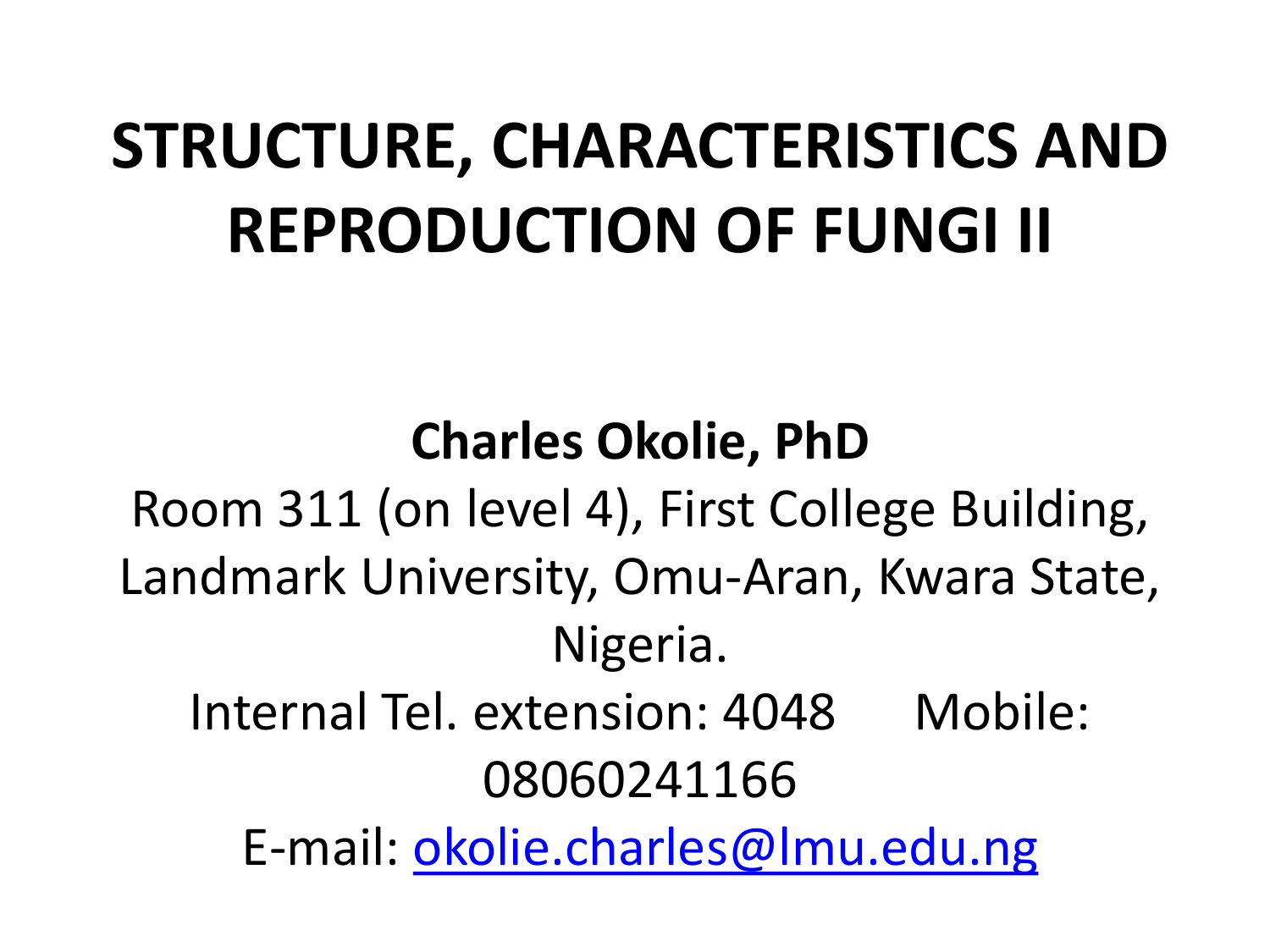### **General Characteristics of fungi**

- 1. Fungi are composed of **Eukaryotic** cells. Cells with a nucleus and organelles are a common feature of Eukaryotic cells. What is unique about many fungi is that they can maintain two distinct nuclei per cell. Also, some fungi appear to have lost their mitochondria, the organelle responsible for aerobic respiration (using Oxygen to generate ATP).
- 2. Fungi are **Heterotrophic**: Fungi never make their own food, although many can participate in symbioses (such as lichens) with photosynthetic organisms that produce food from sunlight. Instead, they derive their energy from consuming carbon compounds (sugars and fats, etc) from living or dead organisms.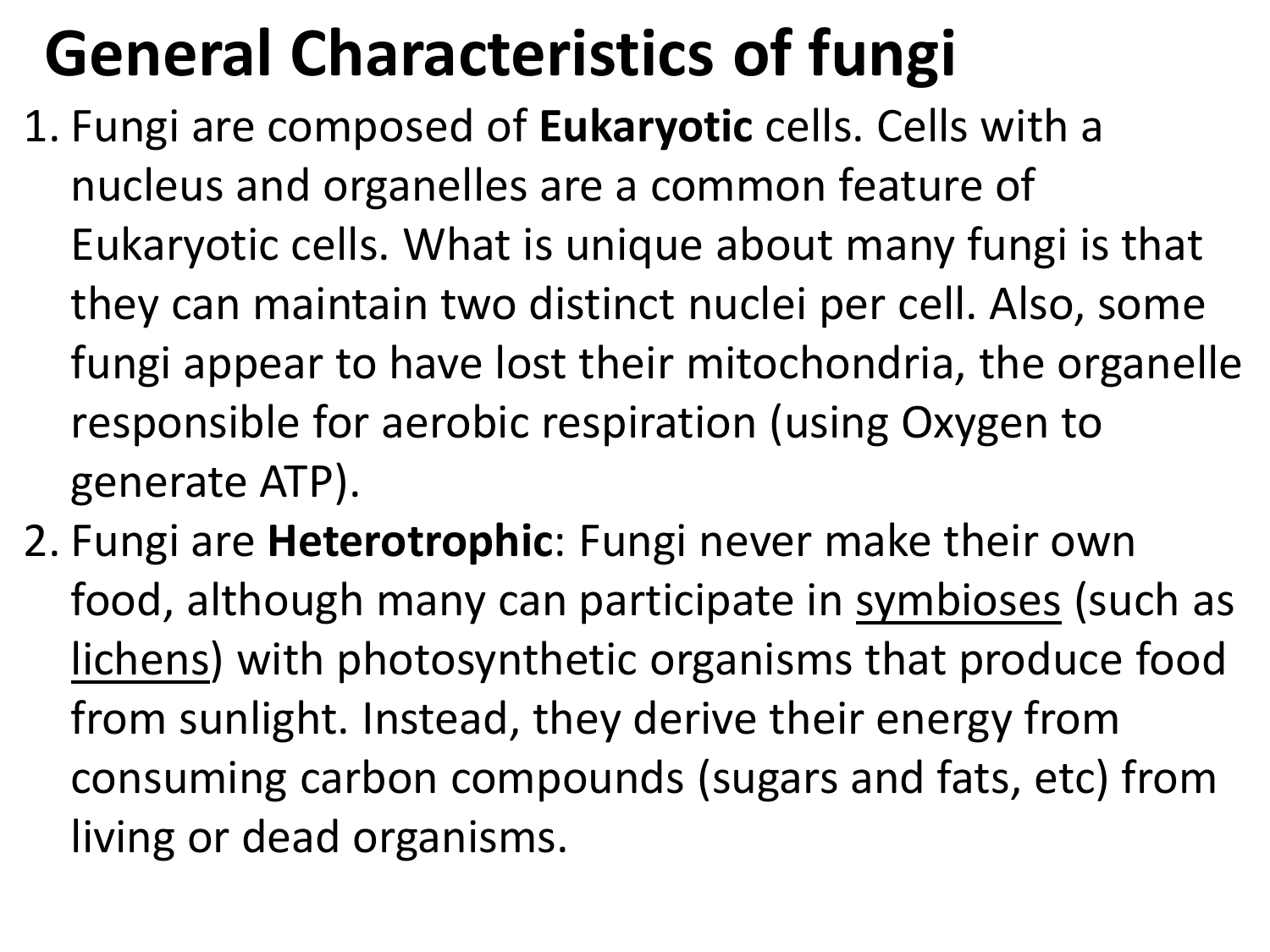## **General Characteristics of fungi**

3. Fungi use **absorptive nutrition**: Fungi are too small to ingest their prey whole, and they lack mechanical means of biting off and chewing their prey. Fungi feed by secreting enzymes into their environment that partially digest their food. They then absorb simple nutrients (like sugars and amino acids) through holes in their cell membranes. For this reason, fungi tend to live in their food.

4. Fungi have cell walls of **chitin**: Chitin is a substance similar to wood (cellulose). Wood, however is made of glucose molecules linked together in unbranching chains, whereas chitin is made of N-acetyl glucosamine molecules linked together in unbranching chains. The main difference is the N (nitrogen atom) in the N-acetyl glucosamine molecules. Chitin is the substance that makes up the shells of arthropods such as insects and spiders also. Above is a comparison of cellulose and chitin at the molecular level.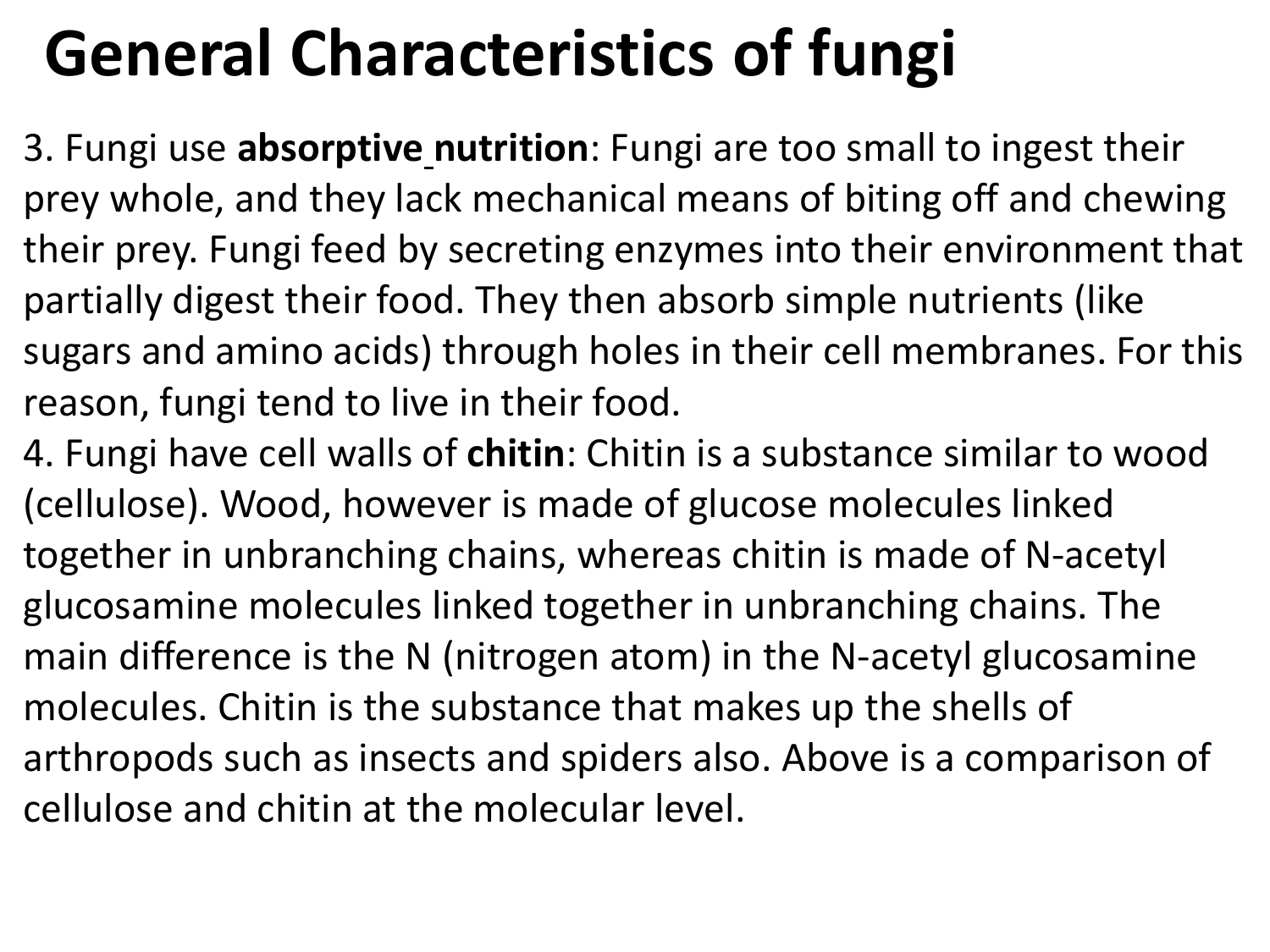#### **Morphology**



and industry (helpful). *Saccharomyces* **yeasts budding**

Many fungi produce only single cells (unicells). If they lack flagella, such cells are called yeasts (there are many unrelated yeasts).Yeasts can reproduce by budding. Yeast cells reproduce by budding. Among Ascomycetes, yeasts are typical of the genus *Candida* which includes several species of medical importance (harmful) and the genus *Saccharomyces*  which includes *S. cerevisiae*, a very useful microscopic fungus useful in agriculture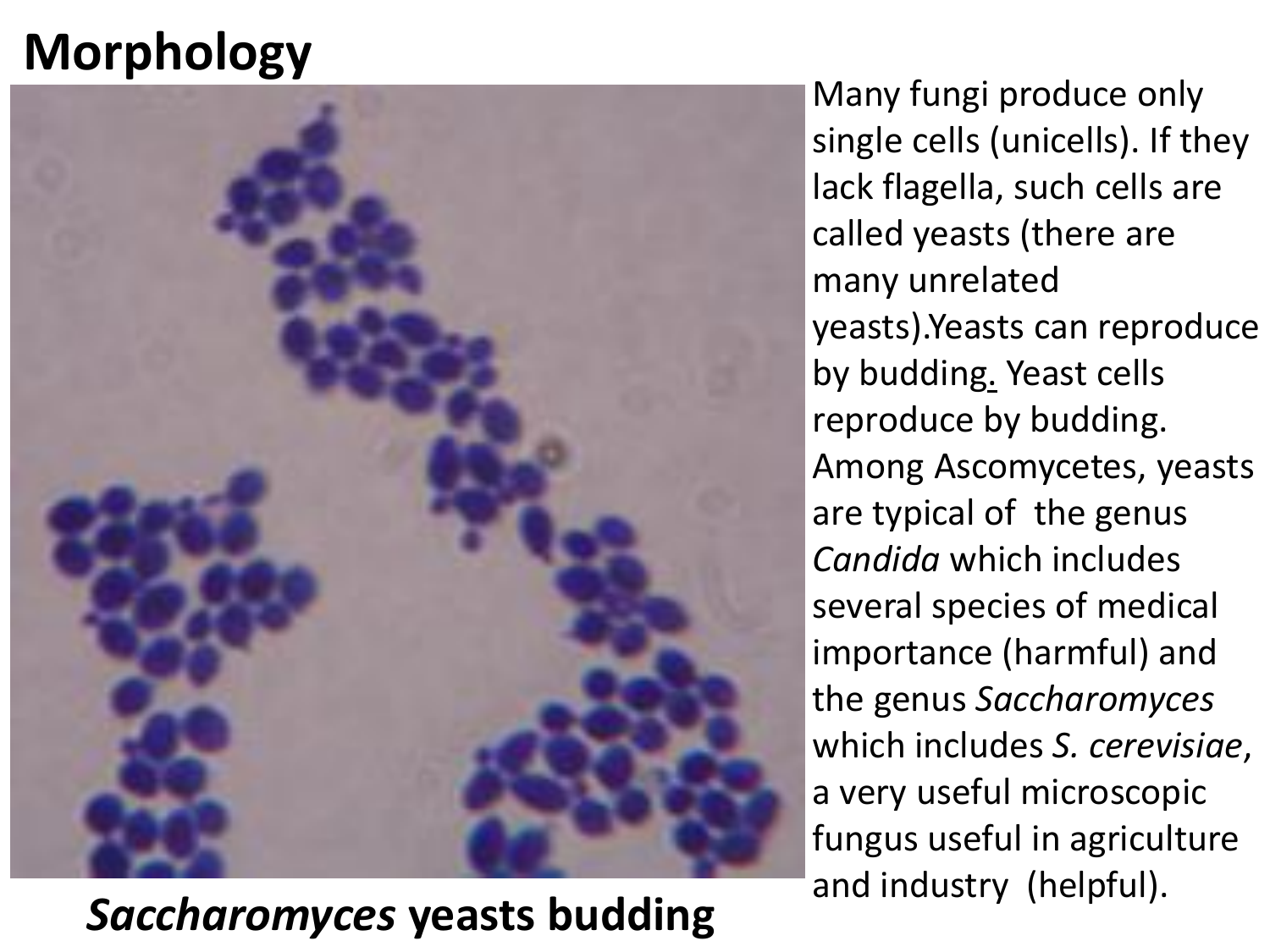# **Morphology**

- Many fungi produce only single cells. Some fungi are dimorphic, with yeast phases and filamentous phases
- Hyphae are filaments that make up all structures of multicellular fungi. Some hyphae have crosswalls called septa (singular septum) between cells, and others do not
- A network of hyphae reaching through acres of soil or covering an orange peel, for example, is called a mycelium (a.k.a.: thallus or vegetative part of the fungus)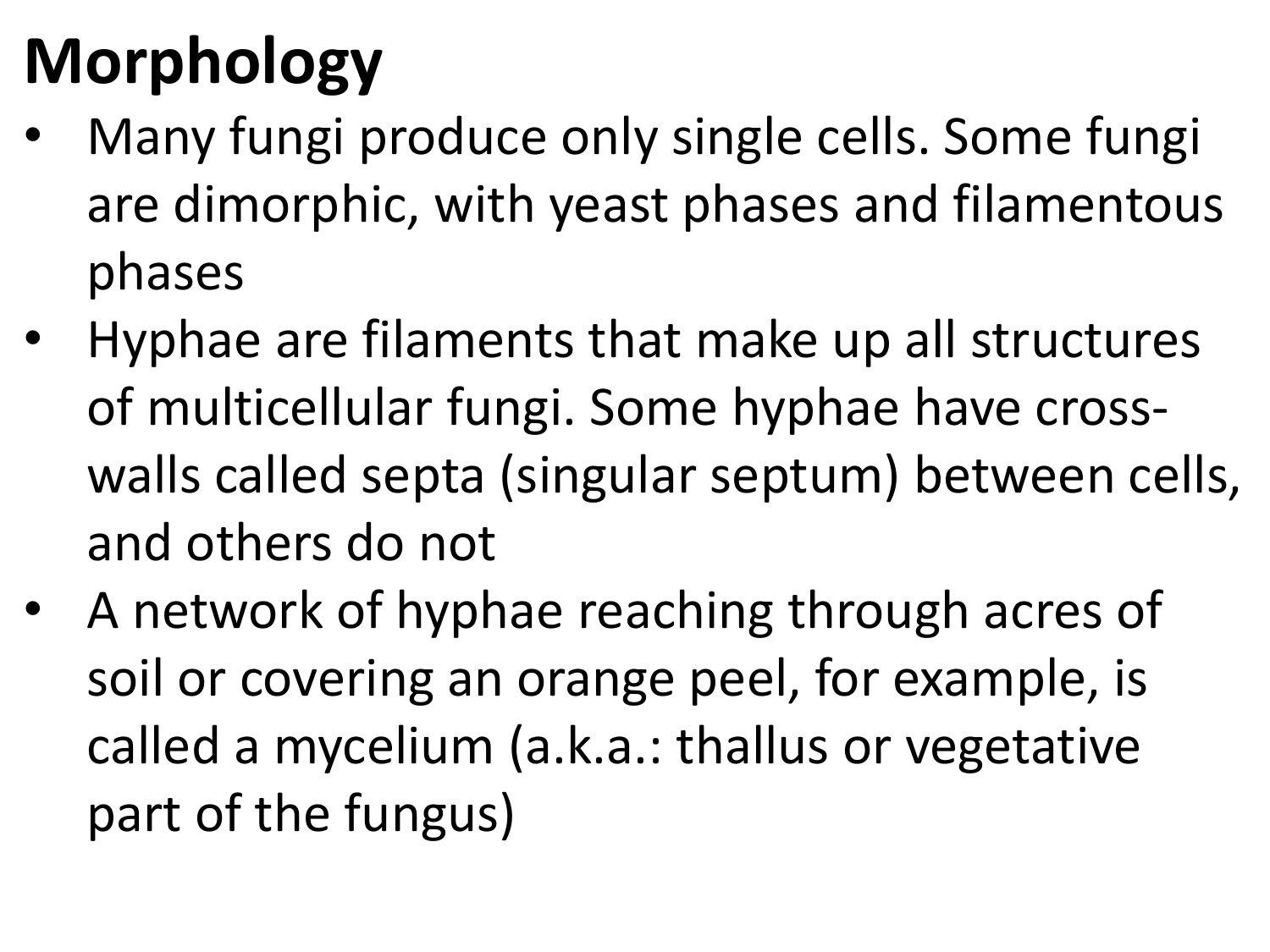# **Morphology**

- The mycelium secretes digestive enzymes, absorbs nutrients, mates and in some species of fungi captures live animals for prey.
- Mycelia can organize in a variety of ways in order to accomplish tasks. Some fungi form rhizomorphs which look like plant roots and enable the fungus to grow quickly over trees or the forest floor.
- Other fungi form tight, rock-like masses called sclerotia which allow them to rest or survive difficult environmental conditions such as freezing and drying out.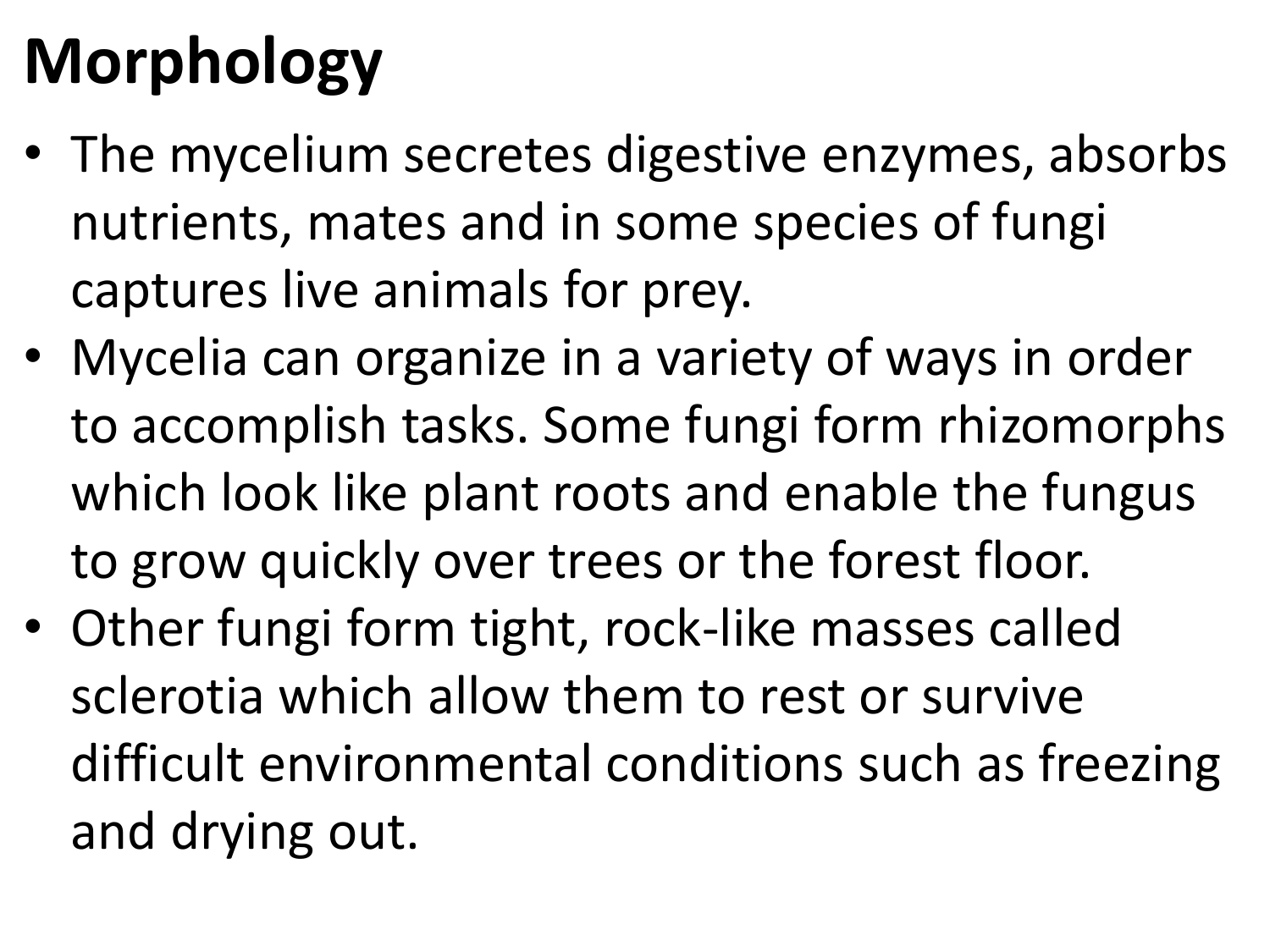#### **Occurrence in nature**



#### Fungal mycelia on wood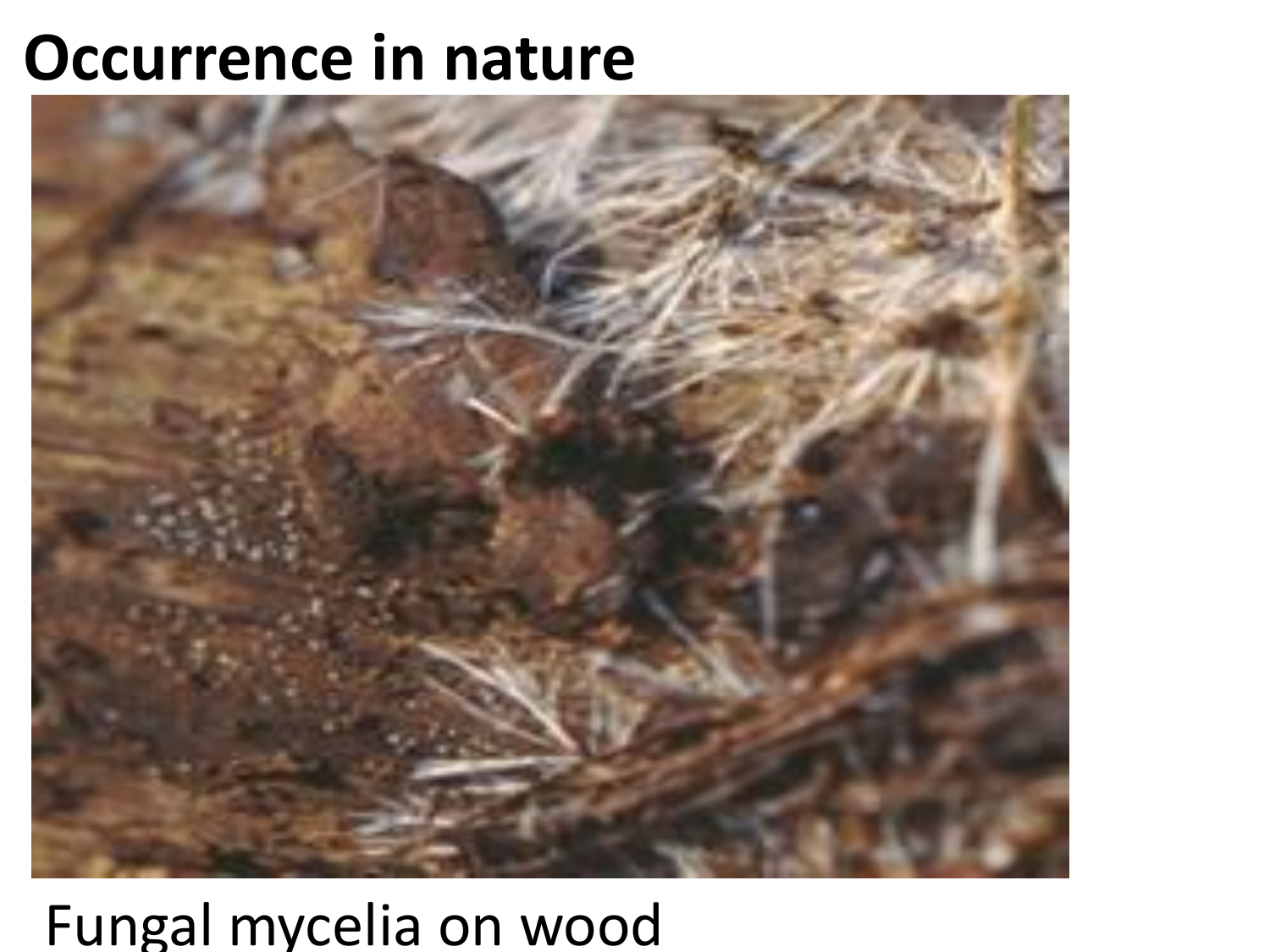#### **Occurrence in nature**



#### Fungal mycelia on bread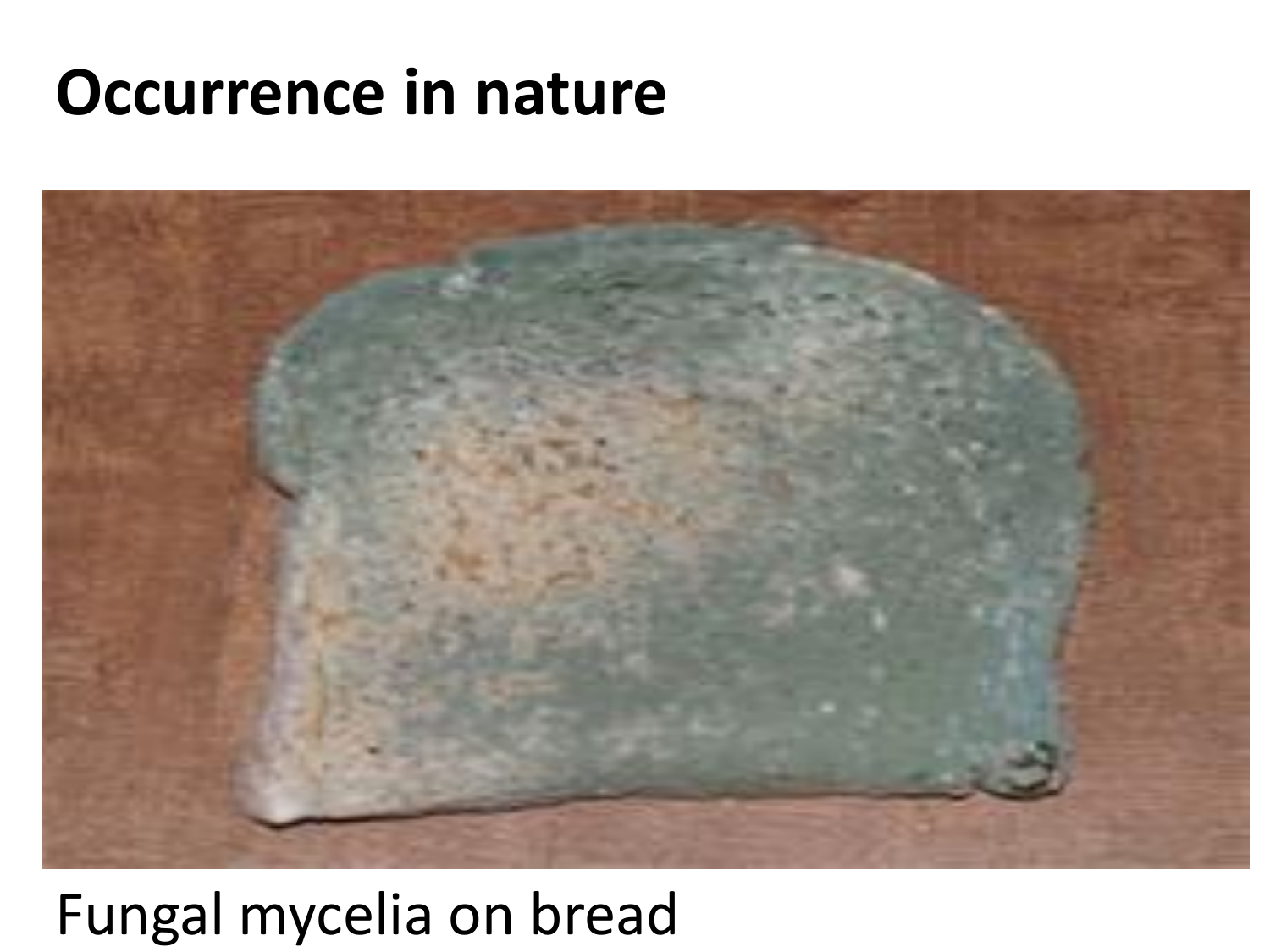#### **Occurrence in nature**



#### Fungal mycelia on a plant leaf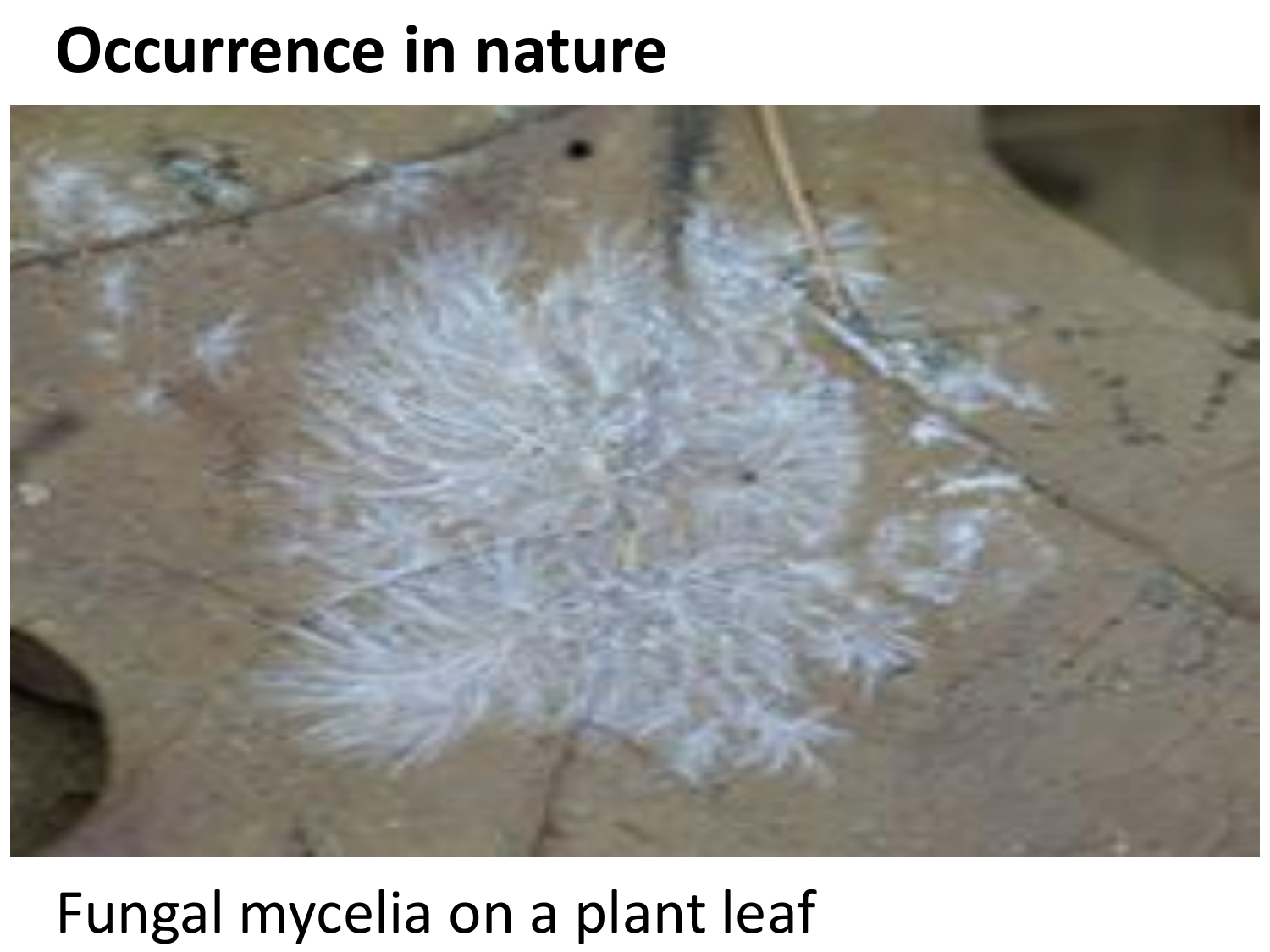### **Reproduction in Fungi**

- In order to reproduce, mycelia form sporangia which produce spores. Sporangia can be formed sexually or asexually
- Spores that are produced sexually are called meiospores, for meiosis, and spores that are produced asexually are called mitospores or conidia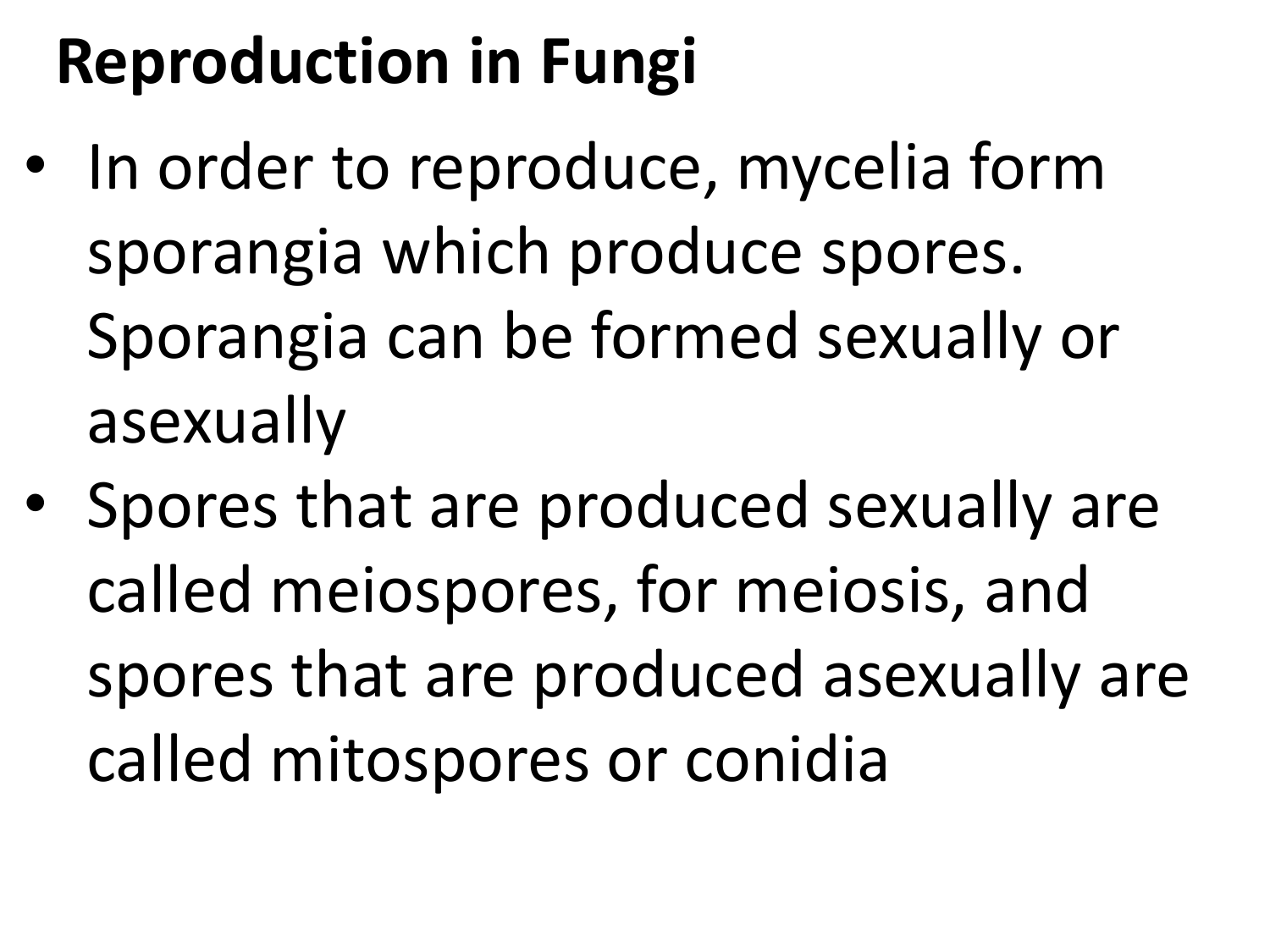### **Reproduction in Fungi**

- The sporangia in different groups of fungi have unique names. Because one mycelium is usually difficult to distinguish from another, sporangia have been a major feature used to identify and classify fungi
- The mycelium can organize to form complex fruiting bodies such as mushrooms that bear the sporangia on specialized surfaces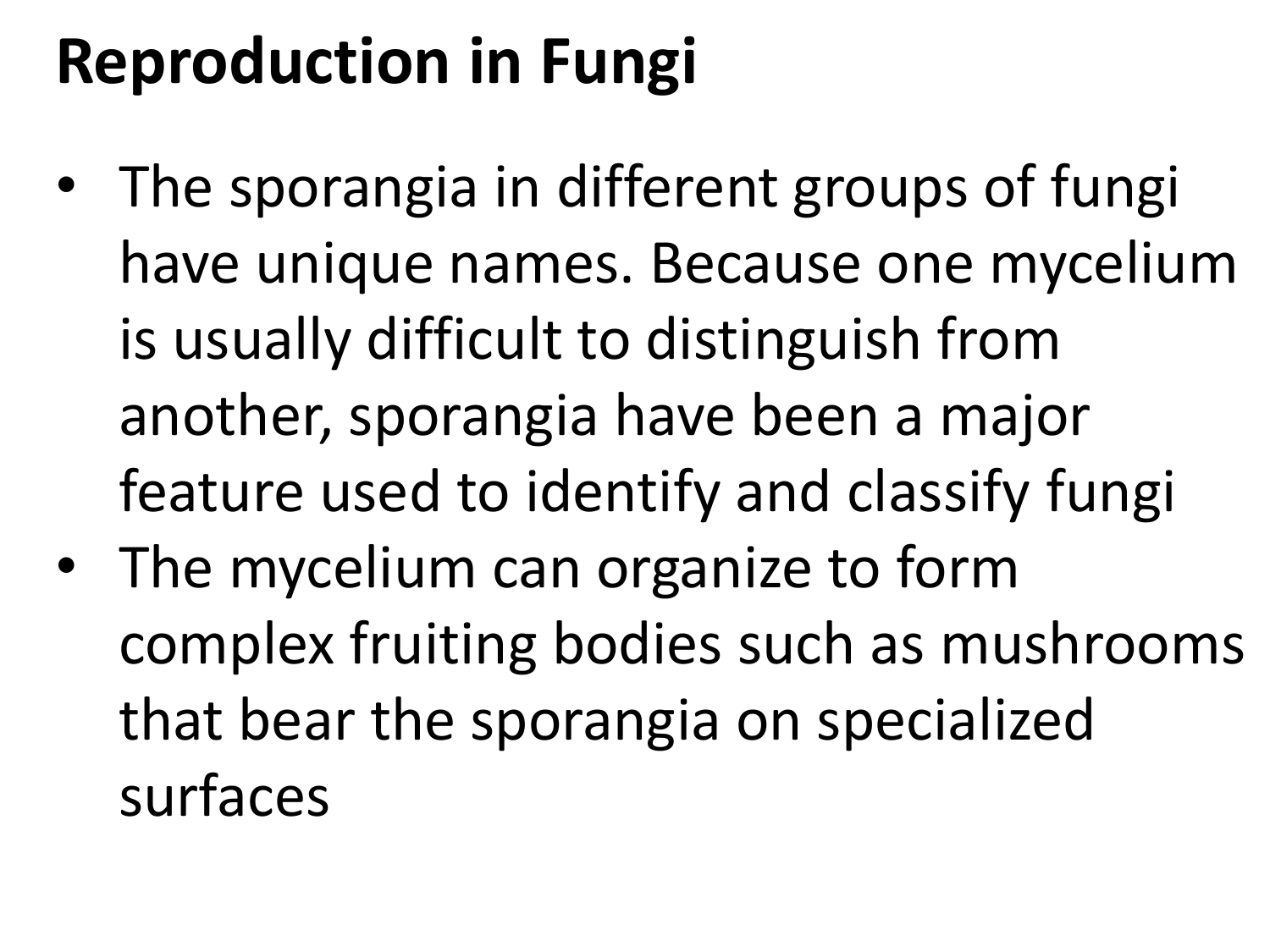### **Fungal Life Cycles Unicellular Fungal Life Cycles**

- Fungi have diverse life cycles, ranging from very simple to very complex. Mating and sexuality in fungi also take diverse forms
- The following seven examples illustrate some of the diversity in life cycles in fungi, beginning with relatively simple life cycles
- Please realize that each of the major groups of fungi has a diversity of life cycles beyond those listed here.
- 1. Unicellular asexual fungi. **Example**: *Candida albicans* (ascomycete) is an asexual animal pathogen. Reproduction is by budding of yeast cells. 2. Unicellular sexual fungi. **Example**: *Chytriomyces hyalinus* (chytridiomycete) is an aquatic fungus that grows on chitin such as the exoskeletons of aquatic insects. It produces a single diploid cell that immediately undergoes meiosis. Single celled zoospores perpetuate the haploid phase.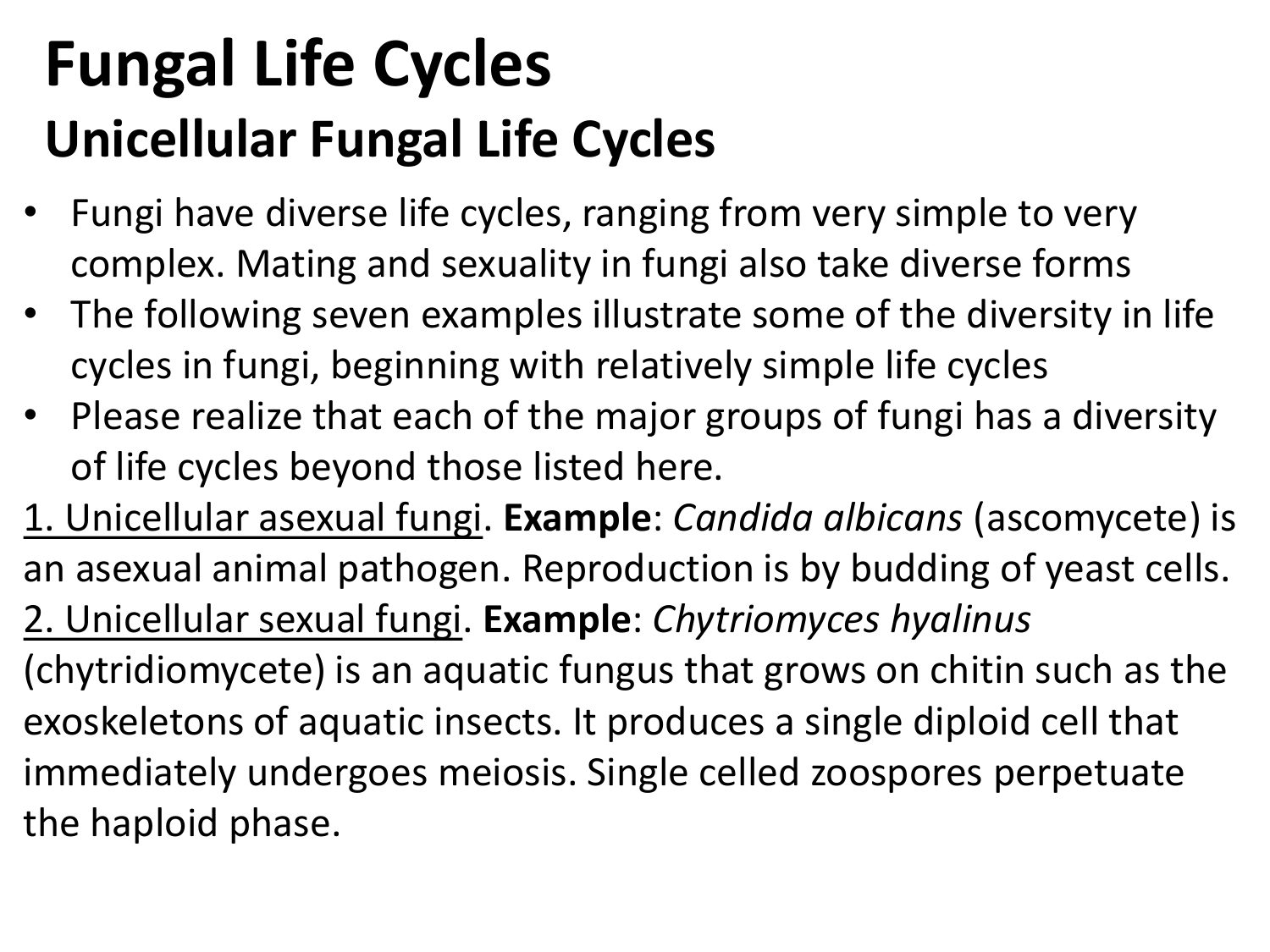#### **Fungal Life Cycles Unicellular Fungal Life Cycles**

- 1. Unicellular asexual fungi. **Example**: *Candida albicans* (ascomycete) is an asexual animal pathogen. Reproduction is by budding of yeast cells
- 2. Unicellular sexual fungi. **Example**: *Chytriomyces hyalinus* (chytridiomycete) is an aquatic fungus that grows on chitin such as the exoskeletons of aquatic insects. It produces a single diploid cell that immediately undergoes meiosis. Single celled zoospores perpetuate the haploid phase.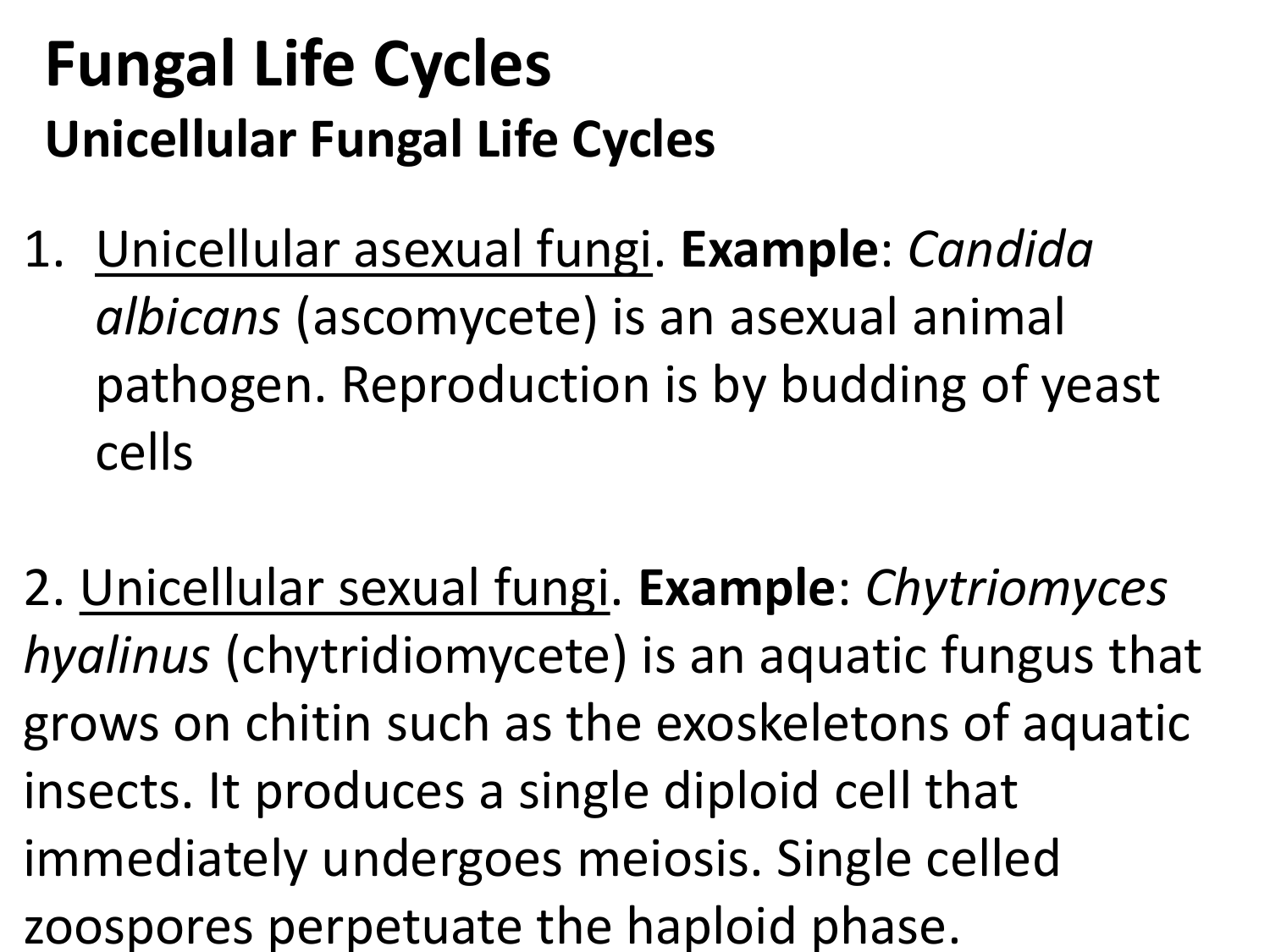3. Filamentous asexual fungi. **Example**: *Fusarium oxysporum* (ascomycete) and related taxa include many of the most serious plant pathogens. Reproduction and dispersal is via conidia.

4. Filamentous fungi with sexual and asexual reproduction, but no multicellular fruiting bodies. **Example**: *Rhizopus stolonifer* (zygomycete) is a common, fast-growing black mold of bread, strawberries and other foods, which has non-septate hyphae. Asexual spores are produced on stalked sporangia. Sexual reproduction involves the fusion of haploid hyphae, and production of a single diploid cell, the zygospore, which undergoes meiosis on germination to recycle the haploid phase.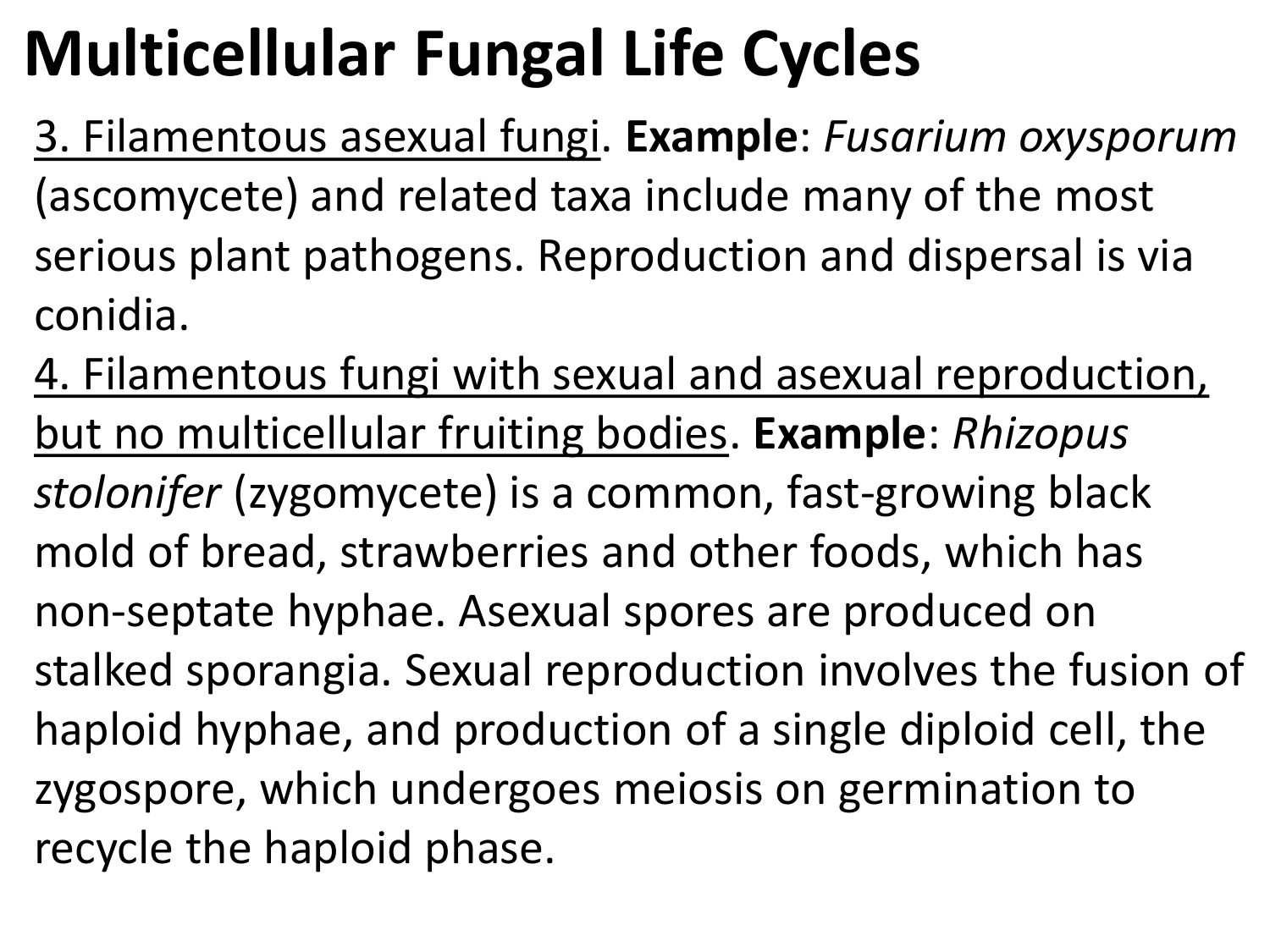5. Filamentous fungi with sexual reproduction and multicellular fruiting bodies. **Example**: *Agaricus bisporus* (basidiomycete) is the common button mushroom. Sexually produced spores give rise to primary (haploid) mycelia, which fuse to form the secondary mycelium. Karyogamy (nuclear fusion) is delayed, so the secondary mycelium is said to be dikaryotic, or simply a dikaryon. The dikaryon produces diagnostic clamp connections at the septa. When conditions permit, the dikaryon produces a multicellular fruiting body. The club-shaped meiosporangia are called basidia. Karyogamy occurs in the basidia and is immediately followed by meiosis and spore production. As in the other fungi discussed, there is only a single diploid cell in the life cycle.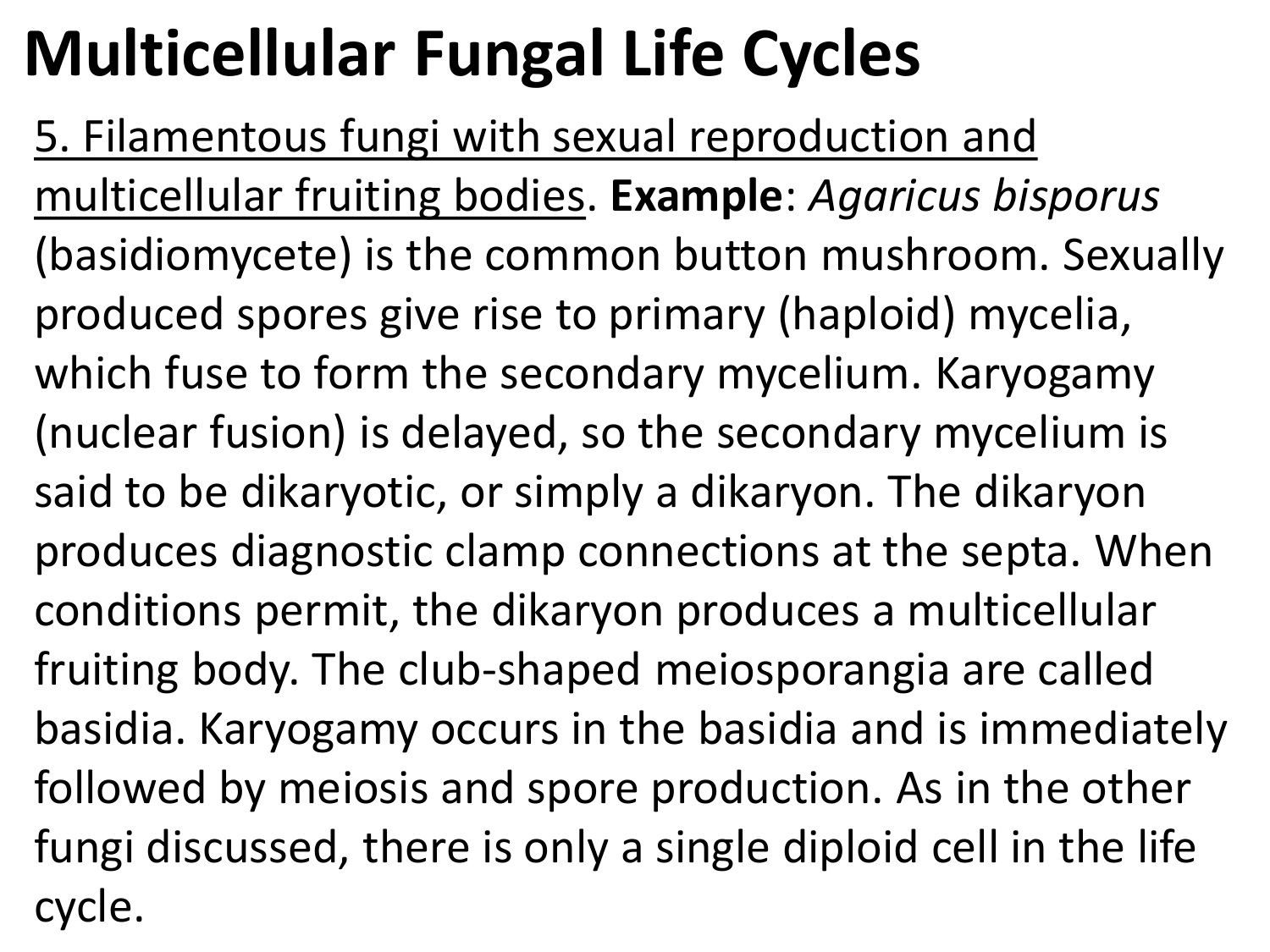6. Filamentous fungi with sexual and asexual reproduction. **Example** : *Peziza vesiculosa* (ascomycete) produces cup-shaped multicellular fruiting bodies, where sexual reproduction occurs. The meiosporangia are sac-shaped cells called asci. As in basidiomycetes, karyogamy and meiosis occur in the asci. Haploid ascospores germinate to form the primary mycelia, which can produce microscopic asexual reproductive structures. The asexual form has been given its own name, *Oedocephalum*. Conidia produced by the *Oedocephalum* stage can recycle the haploid phase. Fusion of primary mycelia produces a dikaryon, which gives rise to the fruiting body, as in basidiomycetes. In fungi with sexual and asexual phases, the sexual phase is called the teleomorph and the asexual phase is called the anamorph. These are also called meiosporic and mitosporic phases, respectively.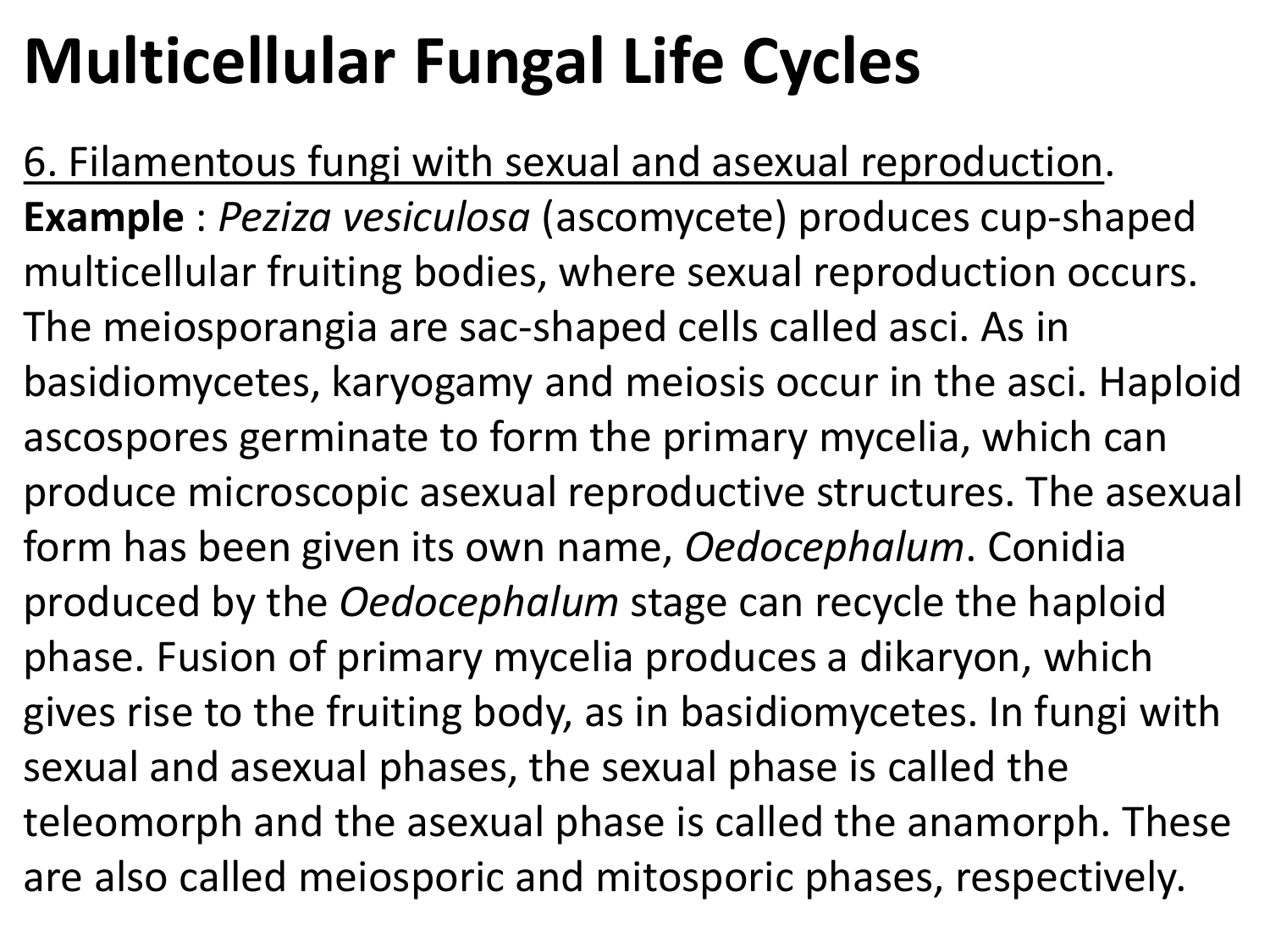7. Plant pathogens with sexual and asexual reproduction on multiple hosts. **Example**: *Puccinia graminis* (barberry-wheat rust; basidiomycete). Sexually produced basidiospores infect barberries. Spermogonia are reproductive structures that are produced on the upper surface of the barberry leaves. Spermogonia produce single celled spermatia and receptive hyphae. Spermatia contact receptive hyphae and fuse to form the dikaryon. The dikaryon produces an asexual reproductive structure, the aecium, on the underside of the barberry leaf. Dikaryotic aeciospores infect wheat. The dikaryotic mycelium on wheat produces reproductive structures called uredinia, which produce asexual, dikaryotic urediniospores that can reinfect wheat. Eventually, the dikaryon on wheat produces reproductive structures called telia. Teliospores are produced asexually and are dikaryotic overwintering structures. In spring, the nuclei in teliospores fuse (karyogamy), produce a stalked basidium, undergo meiosis, and produce basidiospores that infect barberry. In total there are two hosts, four kinds of spore-producing structures, and one diploid cell in the life cycle!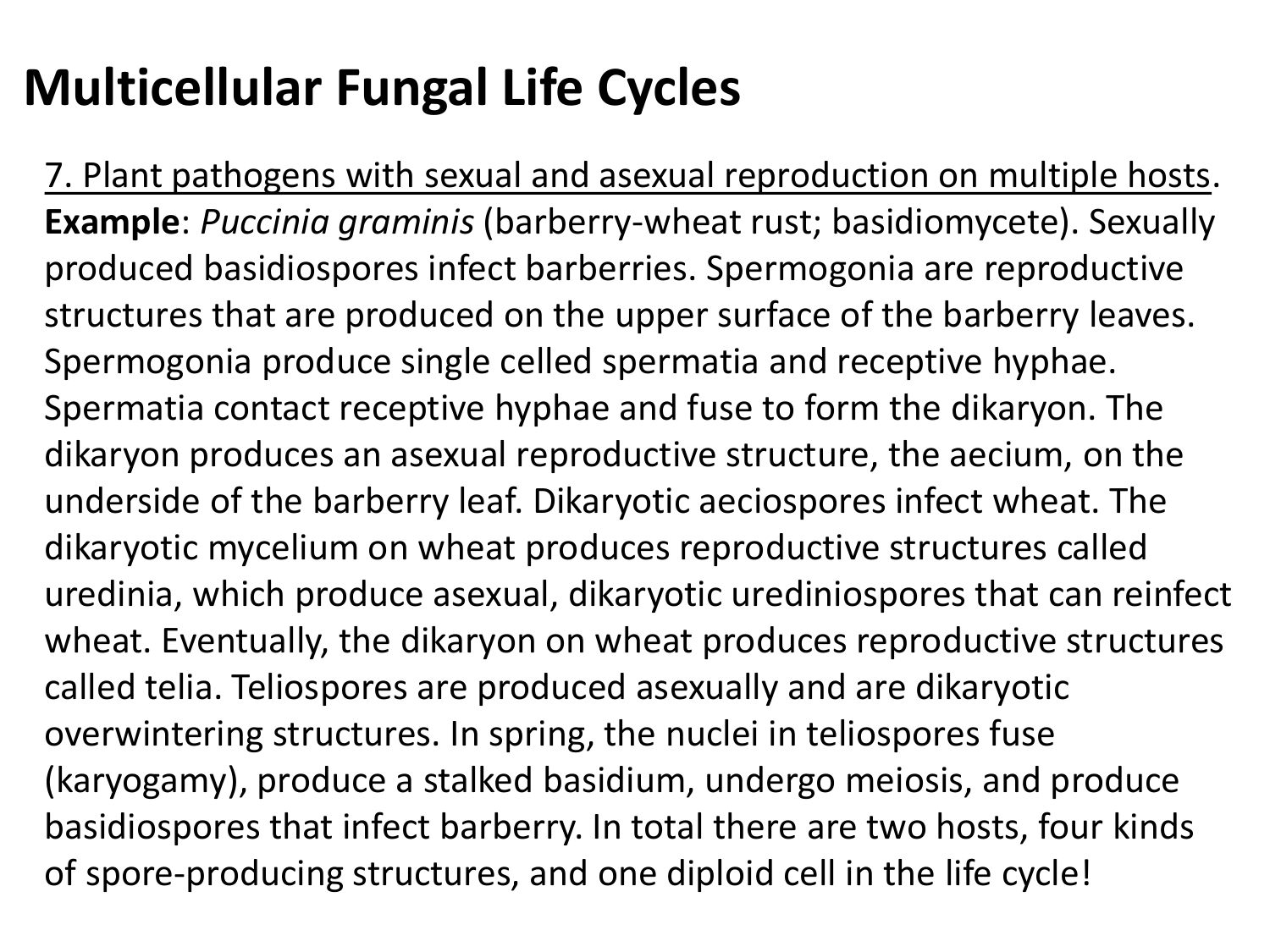### **Typical Examination Questions**

- 1. Describe the unique and common features of named fungal groups.
- 2. Describe the various reproductive life cycles associated with fungi.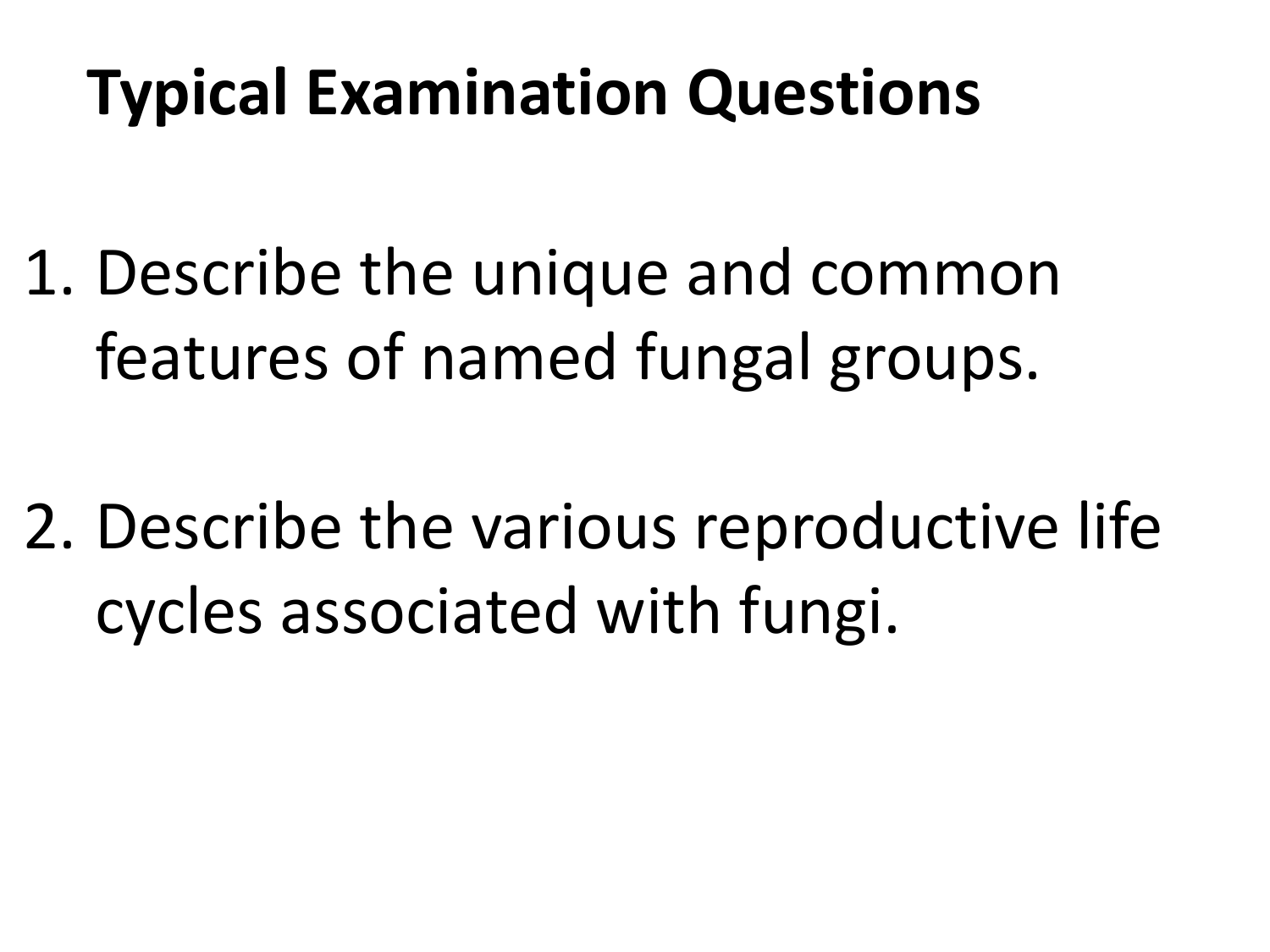# **Further Reading**

1.General Introduction to fungal biology [\(http://www.clarku.edu/faculty/dhibbett/TF](http://www.clarku.edu/faculty/dhibbett/TFTOL/content/1introprogress.html) [TOL/content/1introprogress.html](http://www.clarku.edu/faculty/dhibbett/TFTOL/content/1introprogress.html))

2.[http://bioweb.uwlax.edu/bio203/s2007/nels](http://bioweb.uwlax.edu/bio203/s2007/nelson_andr/) [on\\_andr/](http://bioweb.uwlax.edu/bio203/s2007/nelson_andr/)